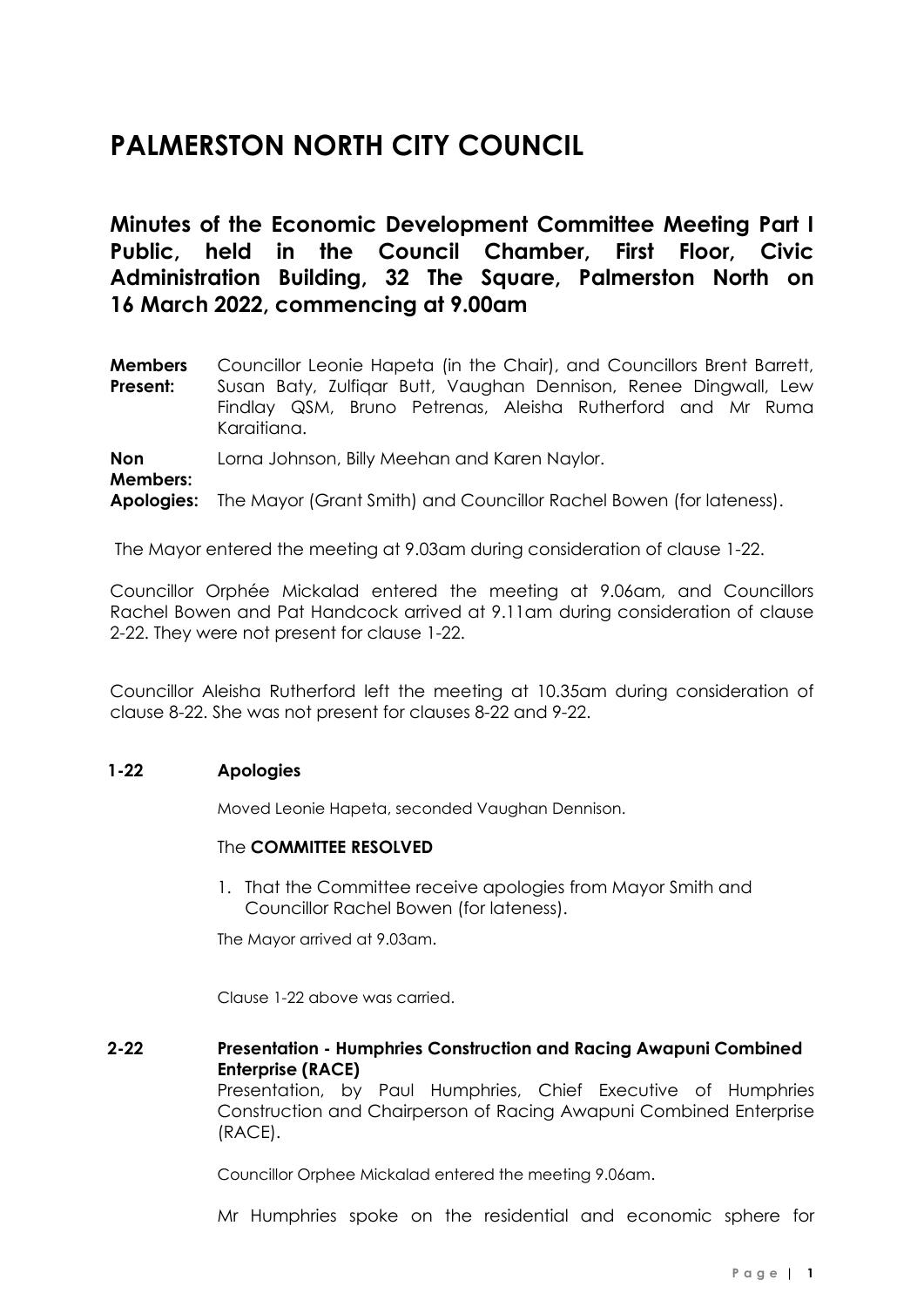

Humphries Construction. He raised the following points:

- Residential sales and transactions have slowed in Palmerton North, however demand remains high. Sales have been affected by the new restrictive lending rules under the Credit Contracts and Consumer Finance Act (CCCFA).
- New government standards for insulation, cladding, roofing, joinery and glazing will increase the price of construction.
- Product supply issues continue, and are not helped by the building code which requires building consents to specify the brand of product to be used. This has created a product supply problem and reduces competitive pricing for the product.

Mr Humphries also spoke in his capacity as Chairman of the RACE Group of Clubs, Awapuni and Trentham, which includes Manawatū, Trentham, Feilding, Marton, Rangitikei and Wellington Racing Clubs.

- Awapuni Racing club is looking to begin their Kikiwhenua subdivision which is a 300 lot subdivision.
- The Awapuni synthetic track development has started ahead of schedule due to favourable weather conditions. This is due for completion in June/July this year.
- Building a new 24 barn/stable complex at Awapuni with two more to be consented
- Trentham is progressing a residential development consisting of 22 sections.
- The future outlook for RACE is strong and they are currently financially stable. This situation has encouraged other central region clubs to want to discuss becoming part of RACE. Further discussions are being undertaken at present.

Councillors Pat Handcock and Rachel Bowen arrived at 9.11am.

Moved Leonie Hapeta, seconded Vaughan Dennison.

#### The **COMMITTEE RESOLVED**

1. That the Economic Development Committee receive the presentation for information.

Clause 2-22 above was carried.

#### **3-22 Presentation - Central Economic Development Agency (CEDA)**

Presentation, by Jerry Sherman Chief Executive of Central Economic Development Agency .

Mr Sherman outlined to the Committee that CEDA had some personnel changes in the last few months. He had started as the new Chief Executive Officer in December 2021 and new board members had been appointed.

He gave an overview of CEDA's Work Programme and upcoming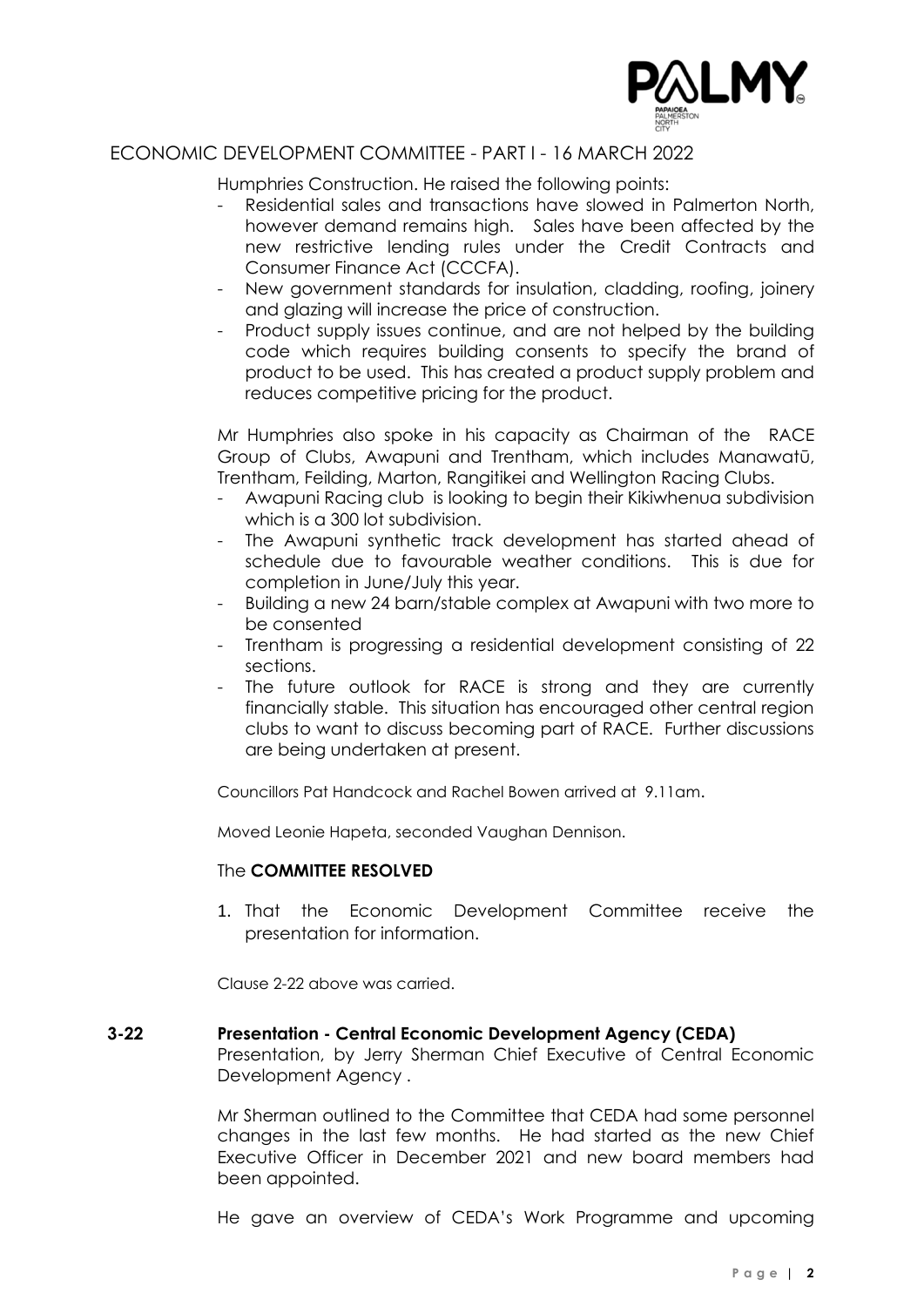

schedule.

The major projects being undertaken were:

- Clarity around the Central New Zealand Distribution Hub which was to be developed on the outskirts of Bunnythorpe.
- Continuing development of the Food Strategy and promoting Palmerston North as a destination.
- Links between CEDA, shareholders and stakeholders.

Moved Leonie Hapeta, seconded Vaughan Dennison.

#### The **COMMITTEE RESOLVED**

1. That the Economic Development Committee receive the presentation for information.

Clause 3-22 above was carried.

#### **4-22 Presentation - Manawatū Chamber of Commerce**

Presentation, by Amanda Linsley, Chief Executive Manawatū Chamber of Commerce.

Ms Linsley introduced the new Chair of the Manawatū Chamber of Commerce Board, Mr Steve Davey to the Committee. She raised the following points:

- Re-branded the Manawatū Chamber of Commerce has been undertaken to refresh and introduce "Business" into the LOGO.
- Offered business support through the pandemic providing information to keep businesses updated on Government policy and agencies available to assist them.
- Supported a "buy local" campaign, not just locally but regionally. More people working from home has significantly affected foot traffic through the city -which has adversely affected trade.
- Acted as a voice to government on behalf of local businesses regarding the effect of proposed policies. This has involved meeting other business agencies.
- Promoted our region's profile by working with the other 33 Chambers around the country.
- Palmy BID continuing support to help it grow and achieve its outcomes.
- Manawatū Business Awards revitalised format being introduced for 2022. The event is scheduled for 4 November 2022. Have sought Council support.

Moved Leonie Hapeta, seconded Vaughan Dennison.

#### The **COMMITTEE RESOLVED**

1. That the Economic Development Committee receive the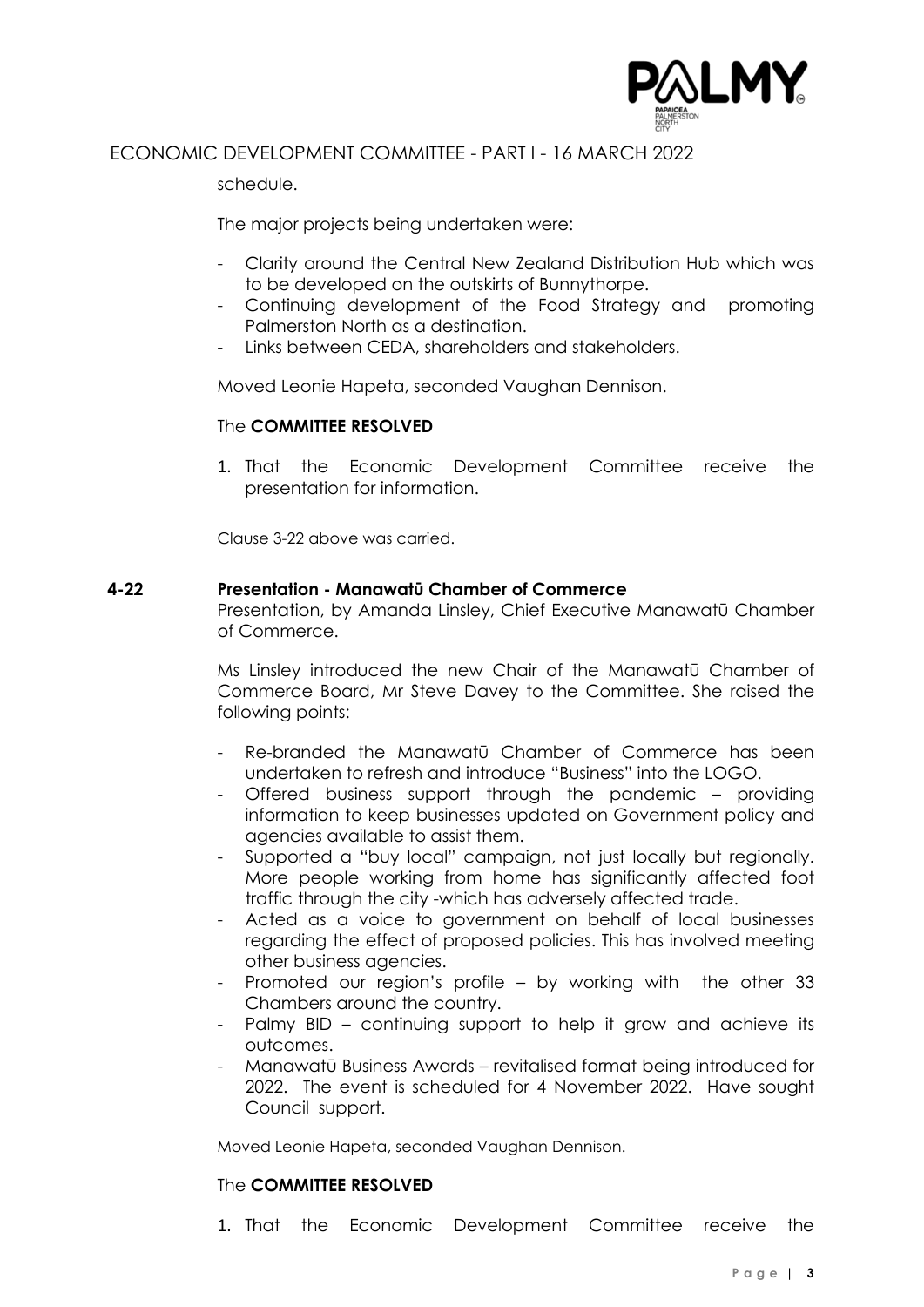

presentation for information.

Clause 4-22 above was carried.

#### **5-22 Confirmation of Minutes**

Remove Cr Lew Findlay from the attendance list as he was an apology.

Moved Leonie Hapeta, seconded Vaughan Dennison.

#### The **COMMITTEE RESOLVED**

1. That the minutes (as amended) of the Economic Development Committee meeting of 8 December 2021 Part I Public be confirmed as a true and correct record.

Clause 5-22 above was carried.

#### **Abstained:**

Councillor Lew Findlay QSM.

**6-22 Summary report on the December 2021 Quarterly Economic Monitor** Memorandum, presented by Peter Crawford, Economic Policy Advisor.

Moved Leonie Hapeta, seconded Susan Baty.

#### The **COMMITTEE RESOLVED**

1. That the Summary report on the December 2021 Quarterly Economic Monitor is received.

Clause 6-22 above was carried.

#### **7-22 International Relations and Education Update Report**

Memorandum, presented by Gabrielle Nguyen - International Relations Manager.

Moved Leonie Hapeta, seconded Orphée Mickalad.

#### The **COMMITTEE RESOLVED**

1. That the Committee note the progress on the International Relations and Education activity over the past six months, contributing to the Economic Development Plan and Innovative and Growing City Strategy.

Clause 7-22 above was carried.

# **8-22 Health Care and Social Assistance Sector Profile 2021 and Logistics Sector Profile 2021**

Memorandum, presented by Julie Macdonald, Strategy and Policy